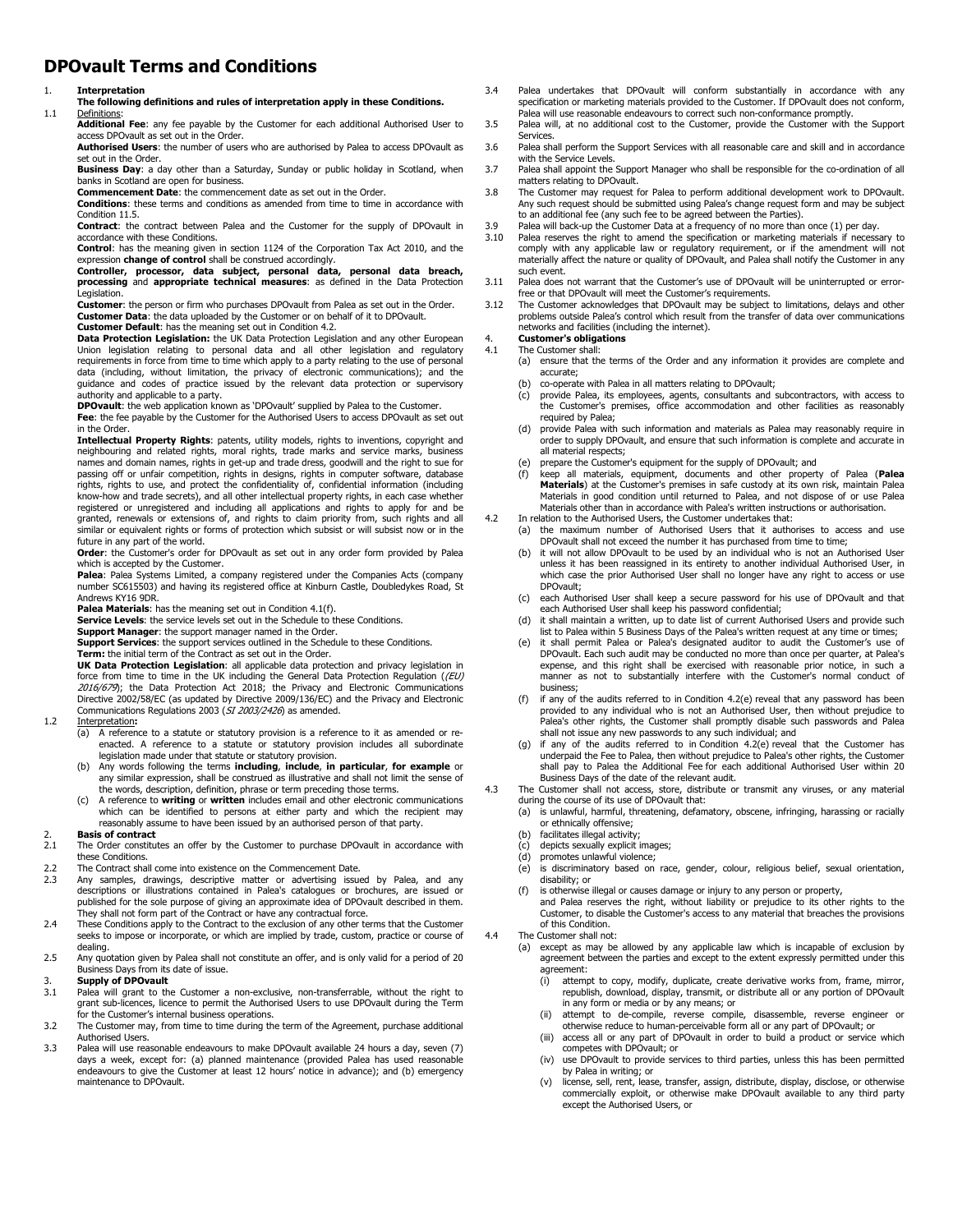### **DPOvault Terms and Conditions**

(vi) attempt to obtain, or assist third parties in obtaining, access to DPOvault.

- 4.5 The Customer shall use all reasonable endeavours to prevent any unauthorised access to, or use of, DPOvault and, in the event of any such unauthorised access or use, promptly notify Palea.
- 4.6 If Palea's performance of any of its obligations under the Contract is prevented or delayed by any act or omission by the Customer or failure by the Customer to perform any relevant obligation (**Customer Default**):
	- (a) without limiting or affecting any other right or remedy available to it, Palea shall have the right to suspend the provision of DPOvault until the Customer remedies the Customer Default, and to rely on the Customer Default to relieve it from the performance of any of its obligations in each case to the extent the Customer Default prevents or delays Palea's performance of any of its obligations;
	- (b) Palea shall not be liable for any costs or losses sustained or incurred by the Customer arising directly or indirectly from Palea's failure or delay to perform any of its obligations as set out in this Condition 4.6; and
	- (c) the Customer shall reimburse Palea on written demand for any costs or losses sustained or incurred by Palea arising directly or indirectly from the Customer Default.

# 5. **Charges and payment**<br>5.1 The Customer will pay the<br>5.2 The Customer will pay the

- 5.1 The Customer will pay the Fee for the Authorised Users to access DPOvault. 5.2 The Customer will pay the Additional Fee in respect of each additional Authorised User.
- 
- 5.3 Palea shall invoice the Customer for the Fee and any Additional Fee on the Commencement Date or such other date as they may agree in writing. Thereafter, Palea shall invoice the<br>Customer for the Fee and any Additional Fee, monthly in advance, on the corresponding<br>calendar date. If this date is not contained w the invoice on the next Business Day.
- 5.4 The Customer shall pay each invoice submitted by Palea:
	- (a) within 14 days of the date of the invoice; and (b) in full and in cleared funds to a bank account
	- (b) in full and in cleared funds to a bank account nominated in writing by Palea; and (c) time for payment shall be of the essence of the Contract.
	- time for payment shall be of the essence of the Contract.
- 5.5 All amounts payable by the Customer under the Contract are exclusive of amounts in respect of value added tax chargeable from time to time (**VAT**). Where any taxable supply for VAT purposes is made under the Contract by Palea to the Customer, the Customer shall, on receipt of a valid VAT invoice from Palea, pay to Palea such additional amounts in respect of VAT as are chargeable on the supply of DPOvault at the same time as payment is due for the supply of DPOvault.
- 5.6 If the Customer fails to make a payment due to Palea under the Contract by the due date, then, without limiting Palea's remedies under Condition 9, the Customer shall pay interest on the overdue sum from the due date until payment of the overdue sum, whether before or after judgment. Interest under this Condition 5.6 will accrue each day at 5% a year above the Bank of England's base rate from time to time, but at 5% a year for any period when that base rate is below 0%.
- 5.7 All amounts due under the Contract shall be paid in full without any set-off, counterclaim, deduction or withholding (other than any deduction or withholding of tax as required by law).
- 5.8 Palea reserves the right to increase the Fee on an annual basis with effect from each anniversary of the Commencement Date in line with the percentage increase in the Retail Prices Index in the preceding 12-month period and the first such increase shall take effect on the first anniversary of the Commencement Date and shall be based on the latest available figure for the percentage increase in the Retail Prices Index.

# 6. **Intellectual property rights**

- All Intellectual Property Rights in DPOvault (other than Intellectual Property Rights in the Customer Data) shall be owned by Palea.
- 6.2 The Customer shall not sub-license, assign or otherwise transfer the rights granted in Condition 3.1.
- 6.3 The Customer will own all rights in the Customer Data. The Customer grants Palea a fully paid-up, non-exclusive, royalty-free, non-transferable licence to the Customer Data for the Term for the purpose of providing DPOvault to the Customer.
- 6.4 Palea may include the Customer's name and logo among its list of customers, provided such use has been approved by the Customer. Palea may also reference the Customer in promotional materials, produced at Palea's expense, including but not limited to: (a) press releases; (b) images; (c) interviews; and (d) published articles and reports.

# 7. **Data protection**<br>7.1 Both parties will only

- Both parties will comply with all applicable requirements of the Data Protection Legislation. This Condition 7 is in addition to, and does not relieve, remove or replace, a party's obligations or rights under the Data Protection Legislation. In this Condition 7, **Applicable Laws** means (for so long as and to the extent that they apply to Palea) the law of the<br>European Union, the law of any member state of the European Union and/or Domestic UK<br>Law; and **Domestic UK Law** means the Data Protect force in the UK and any other law that applies in the UK.
- 7.2 The parties acknowledge that for the purposes of the Data Protection Legislation, the
- Customer is the controller and Palea is the processor. 7.3 Without prejudice to the generality of Condition 7.1, the Customer will ensure that it has all necessary appropriate consents and notices in place to enable lawful transfer of the personal data to Palea for the duration and purposes of the Contract.
- 7.4 Without prejudice to the generality of Condition 7.1, Palea shall, in relation to any personal data processed in connection with the performance by Palea of its obligations under the Contract:
	- (a) process that personal data only on the documented written instructions of the Customer unless Palea is required by Applicable Laws to otherwise process that personal data. Where Palea is relying on laws of a member of the European Union or European Union law as the basis for processing Personal Data, Palea shall promptly notify the Customer of this before performing the processing required by the Applicable Laws unless those Applicable Laws prohibit Palea from so notifying the Customer;
	- (b) ensure that it has in place appropriate technical and organisational measures, reviewed and approved by the Customer, to protect against unauthorised or unlawful processing of personal data and against accidental loss or destruction of, or damage to, personal data, appropriate to the harm that might result from the unauthorised or unlawful processing or accidental loss, destruction or damage and the nature of the data to be protected, having regard to the state of technological development and the cost of implementing any measures (those measures may include, where appropriate,<br>pseudonymising and encrypting Personal Data, ensuring confidentiality, integrity, availability and resilience of its systems and DPOvault, ensuring that availability of and

access to personal data can be restored in a timely manner after an incident, and regularly assessing and evaluating the effectiveness of the technical and organisational measures adopted by it);

- (c) ensure that all personnel who have access to and/or process personal data are obliged to keep the personal data confidential; and
- (d) not transfer any personal data outside of the European Economic Area unless the prior written consent of the Customer has been obtained and the following conditions are fulfilled:<br>(i) the
	- the Customer or Palea has provided appropriate safeguards in relation to the transfer;
	- (ii) the data subject has enforceable rights and effective legal remedies;
	- (iii) Palea complies with its obligations under the Data Protection Legislation by providing an adequate level of protection to any personal data that is transferred; and
	- (iv) Palea complies with reasonable instructions notified to it in advance by the
- Customer with respect to the processing of the personal data; (e) assist the Customer, at the Customer's cost, in responding to any request from a data subject and in ensuring compliance with its obligations under the Data Protection Legislation with respect to security, breach notifications, impact assessments and consultations with supervisory authorities or regulators;
- (f) notify the Customer without undue delay on becoming aware of a personal data breach;
- (g) at the written direction of the Customer, delete or return personal data and copies thereof to the Customer on termination of the agreement unless required by Applicable Law to store the personal data; and
- (h) maintain complete and accurate records and information to demonstrate its compliance with this Condition 7 and allow for audits by the Customer or the Customer's designated auditor and inform the Customer without undue delay if, in the opinion of Palea, an instruction infringes the Data Protection Legislation.
- 7.5 Palea shall not appoint any third party processor of Personal Data under the Contract without
- the Customer's prior written permission. 7.6 Either party may, at any time on not less than 30 days' notice, revise this Condition 7 by replacing it with any applicable controller to processor standard clauses or similar terms forming part of an applicable certification scheme (which shall apply when replaced by attachment to the Contract).
- 8. **Limitation of liability**<br>8.1 Nothing in the Contract
- **Nothing in the Contract limits any liability which cannot legally be limited, including but not** limited to liability for:
	- (a) death or personal injury caused by negligence; (b) fraud or fraudulent misrepresentation; and
	-
- (c) breach of the terms implied by section 2 of the Supply of Goods and Services Act 1982 (title and quiet possession). 8.2 Subject to Condition 8.1, each party's total liability to the other party shall not exceed the
- Fees paid in the 12 months preceding the claim. Each party's total liability includes liability in contract, tort (including negligence), breach of statutory duty, or otherwise, arising under or in connection with the Contract.
- 8.3 Palea has given commitments as to the compliance of DPOvault with the specification and marketing materials in Condition 3. In view of these commitments, the terms implied by sections 4 and 5 of the Supply of Goods and Services Act 1982 are, to the fullest extent permitted by law, excluded from the Contract. 8.4 This Condition 8 shall survive termination of the Contract.
- 
- 9. **Term and Termination**<br>9.1 The Contract will continu
	- The Contract will continue for the Term thereafter it will automatically renew for periods of 12 months (each a "**Renewal Term**"), unless either party submits notice of termination three (3) months before the expiry of the Term or any Renewal Term.
- 9.2 Without affecting any other right or remedy available to it, either party may terminate the Contract with immediate effect by giving written notice to the other party if:
	- (a) the other party commits a material breach of any term of the Contract and (if such a breach is remediable) fails to remedy that breach within 30 days of that party being notified in writing to do so;
	- (b) the other party takes any step or action in connection with its entering administration, provisional liquidation or any composition or arrangement with its creditors (other than in relation to a solvent restructuring), being wound up (whether voluntarily or by order of the court, unless for the purpose of a solvent restructuring), having a receiver appointed to any of its assets or ceasing to carry on business or, if the step or action is taken in another jurisdiction, in connection with any analogous procedure in the relevant jurisdiction;
	- (c) the other party suspends, or threatens to suspend, or ceases or threatens to cease to carry on all or a substantial part of its business; or
	- (d) the other party's financial position deteriorates to such an extent that in the terminating party's opinion the other party's capability to adequately fulfil its obligations under the Contract has been placed in jeopardy.
- 9.3 Without affecting any other right or remedy available to it, Palea may terminate the Contract with immediate effect by giving written notice to the Customer if:
	- (a) the Customer fails to pay any amount due under the Contract on the due date for payment; or
	- there is a change of control of the Customer.
- 9.4 Without affecting any other right or remedy available to it, Palea may suspend the supply of DPOvault under the Contract or any other contract between the Customer and Palea if the Customer fails to pay any amount due under the Contract on the due date for payment, the Customer becomes subject to any of the events listed in Condition 9.2(b) to Condition 9.2(d), or Palea reasonably believes that the Customer is about to become subject to any of them.

### 10. **Consequences of termination**<br>10.1 On termination of the Contract: On termination of the Contract:

- (a) the Customer shall immediately pay to Palea all of Palea's outstanding unpaid invoices and interest and, in respect of access to DPOvault granted but for which no invoice has been submitted, Palea shall submit an invoice, which shall be payable by the Customer immediately on receipt;
- (b) the Customer shall return all of Palea Materials which have not been fully paid for. If the Customer fails to do so, then Palea may enter the Customer's premises and take possession of them. Until they have been returned, the Customer shall be solely